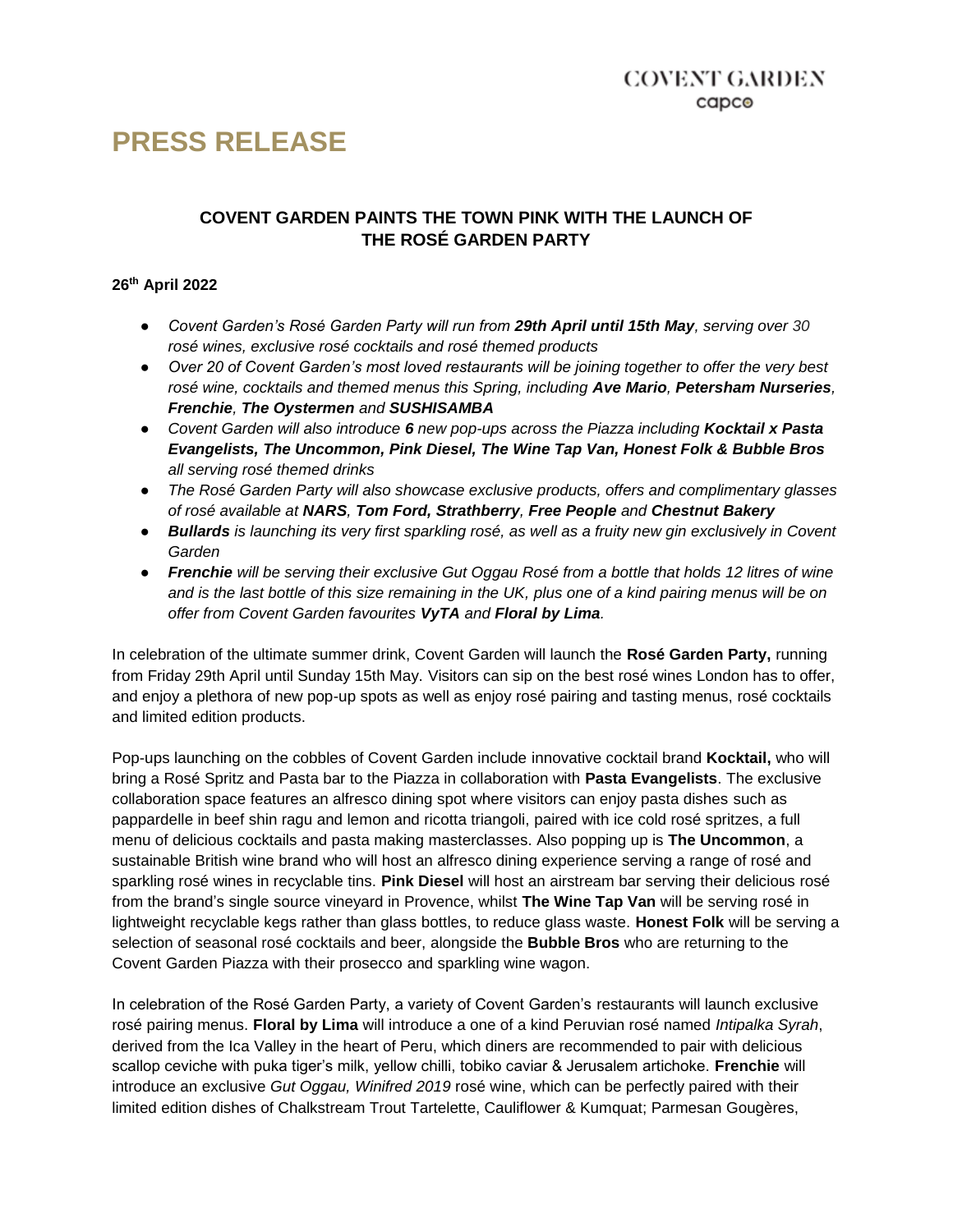# COVENT GARDEN capco

Hazelnut Craquelin or Foie Gras Pressé with Fresh Peas, Strawberries & Mint. The exclusive rosé will be served from a 12 litre 'Balthazar' bottle which holds the equivalent of 17 regular bottles of wine, and is the last bottle of its kind left in the UK.

Award-winning British spirits brand **Bullards** will be relocating their successful Covent Garden pop up to a permanent new home on Henrietta Street and launching its very first sparkling rosé, providing Covent Garden visitors with an exclusive taste experience in the brands' new boutique. **Ave Mario** will bring a piece of Italian summer to diners, decorating its terrace with Spring florals, and inviting visitors to sample Italian rosés, including the organic *Bardolino Chiaretto* from Lake Garda and a *Terre Siciliane* from Sicily. Covent Garden staple **Petersham Nurseries** is also offering a taste of France and Italy's finest, hosting a mini Festival in its idyllic courtyard, with **The Petersham**, **La Goccia** and **The Deli** serving signature rosé wines. For visitors with a sweet tooth, **Chestnut Bakery** will create a limited edition dessert, a Strawberry Lemonade Cheesecake, alongside a bespoke exterior floral installation. Exclusively for the Garden Party, luxury French tea emporium **Mariage Frères** will be serving a 'Rose in Love' patisserie, which consists of a pistachio cream and crispy pistachio praline dressed in a delicious orange blossom gel with powdered pearls scented with their Rose de Siam® Blue Tea. They will also be adding a limited edition Covent Garden cocktail to their menu, of Bleu Tea flavoured with rose and red fruits, strawberry vodka and champagne rosé.

Mixologists across Covent Garden have created a range of delicious rosé-infused cocktails, especially for the Rosé Garden Party. The **SUSHISAMBA** team has created a signature rosé beverage for diners to enjoy, *The Rosé Samabatini*, created with *Whispering Angel*, Vestal Blended Potato Vodka, rose petal liqueur, lychee and yuzu, alongside the restaurant staple, *Sake Spritz* including rosé wine and St Germain elderflower liqueur gently spritzed with Mio sparkling sake and grapefruit oils. Leading the trend of sparkling rosé wines, **The Oystermen** will be serving rosé from the Hattingley Valley by the coupe, whilst **VyTA** will offer a special 20% discount to patrons on *Stilrosé Wine* when dining in Covent Garden. **Dirty Martini** will offer a bottle of sparkling rosé, *Le Dolci Colline Prosecco Rosé,* for only £25 during Happy Hour, which runs until 8pm weekly from Sunday to Friday and until 6pm on Saturday.

Covent Garden's beauty and lifestyle stores will also have an exciting range of activity taking place to celebrate all things rosé. **Tom Ford** will be adorning their boutique with roses in celebration of their recent 'Rose Trilogy' private blend fragrance launch, and throughout the Garden Party, complimentary glasses of rosé champagne will be offered with makeup and fragrance services held in the boutique. The **NARS**  boutique will launch its brand new Afterglow collection, the perfect combination of blushes and pinks to match the colours of rosé wine. Bohemian lifestyle brand **Free People** will host a Sip & Shop pop-up for shoppers to enjoy the exclusive Free People x Amie wine collaboration every Friday, Saturday and Sunday throughout the Party whilst Royal favourite **Strathberry** will be giving shoppers a 10% discount with every purchase as well as a complimentary glass of rosé bubbly, from 29th April to 1st May.

For a glass of rosé and retail therapy, Covent Garden has a mix of boutiques across fashion, beauty and lifestyle in a pedestrianised open-air shopping environment. Rosé inspired fragrances, clothing and beauty can be purchased from boutiques including**, Diptyque, Ganni, Paul Smith, DECIEM, Chanel, Dior, L'Occitane** and many more. The estate's bars and restaurants will continue to offer weatherproof drinking and dining for visitors, with over 1000 outdoor dining seats across 55 restaurants, with heaters and umbrellas for the comfort of diners. Global and independent restaurants offering both outdoor and indoor drinking and dining options include **SUSHISAMBA, The Oystermen, La Goccia, Frenchie, Cora Pearl, Mariage Frères, La Goccia, The Ivy Market Grill, The Petersham, Da Henrietta** and more.